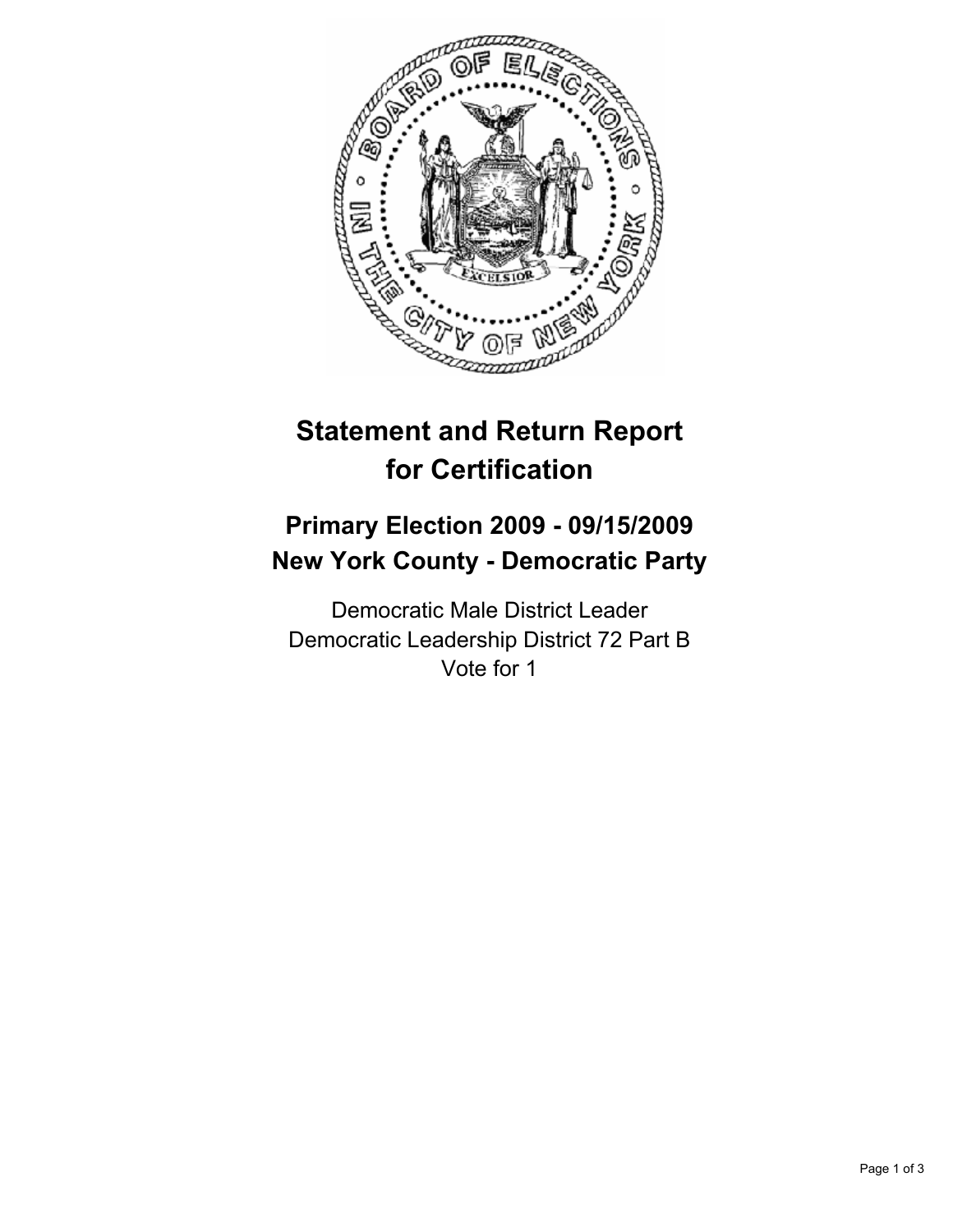

#### **Assembly District 72**

| <b>Total Votes</b>  | 1.748 |
|---------------------|-------|
| RAFAEL ESCANO       | 673   |
| MANNY DE LOS SANTOS | 1.075 |
| AFFIDAVIT           | 53    |
| ABSENTEE/MILITARY   | 30    |
| <b>EMERGENCY</b>    | 14    |